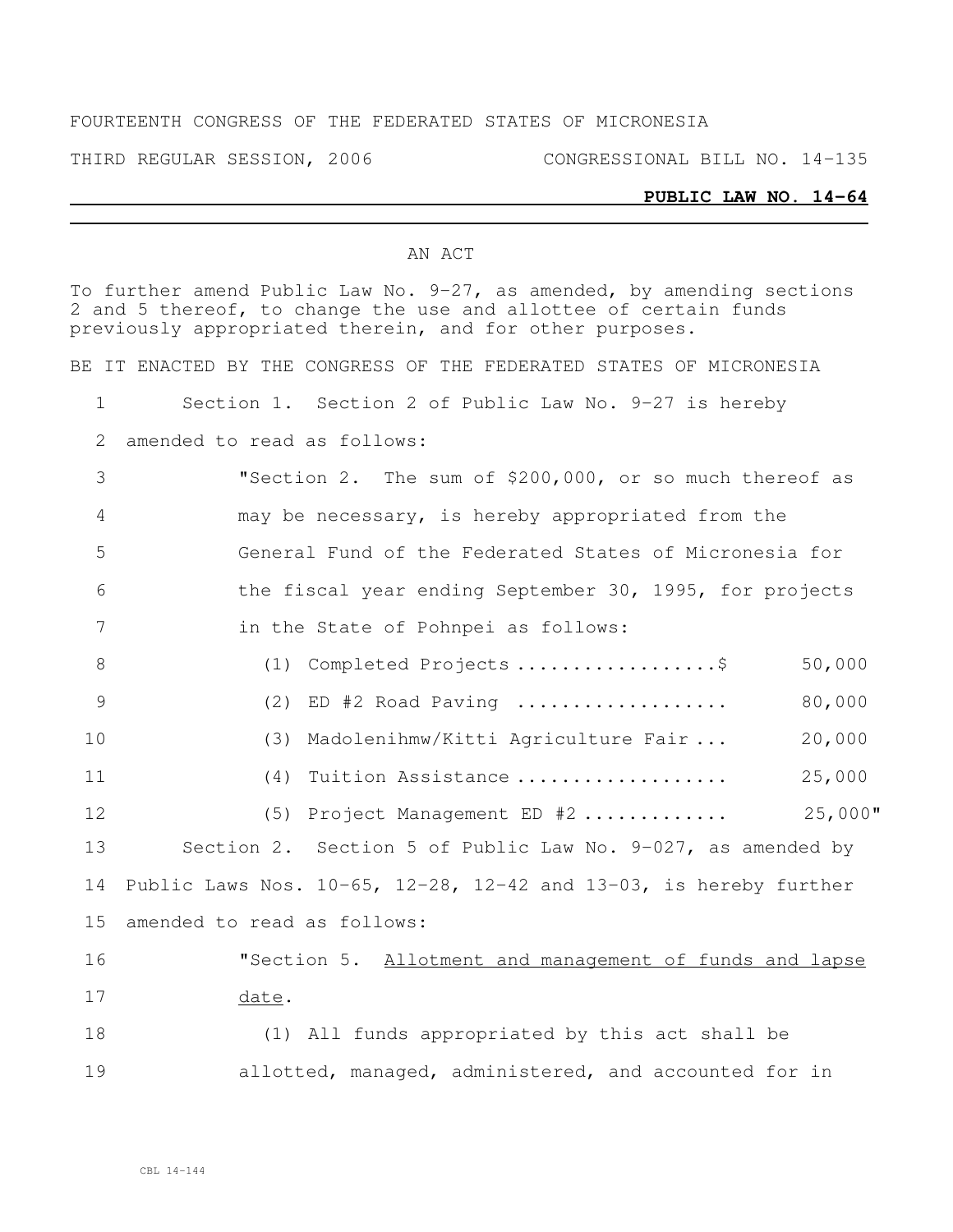## **PC NO. 14-209 PUBLIC LAW NO. 14-64**

| 1              | accordance with applicable law, including, but not       |
|----------------|----------------------------------------------------------|
| $\overline{2}$ | limited to, the Financial Management Act of 1979. The    |
| 3              | allottee of the funds appropriated under subsection (1)  |
| 4              | of section 1 of this act shall be the Director of Health |
| 5              | Services, Chuuk State. The allottee of the funds         |
| 6              | appropriated under subsection (2) of section 1 of this   |
| 7              | act shall be the Mayor of Polle Municipality. The        |
| 8              | allottee of the funds appropriated under subsections (3) |
| $\mathcal{G}$  | and (5) of section 1 of this act shall be the Chuuk      |
| 10             | State Commission on Improvement Projects. The allottee   |
| 11             | of the funds appropriated under subsection (4) of        |
| 12             | section 1 of this act shall be the Northern Namoneas     |
| 13             | Development                                              |
|                |                                                          |
| 14             | Authority. The allottee of the funds appropriated under  |
| 15             | subsection (6) of section 1 of this act shall be the     |
| 16             | Pattiw Development Authority. The allottee of the funds  |
| 17             | appropriated under section 2 of this act shall be the    |
| 18             | President of the Federated States of Micronesia.<br>The  |
| 19             | allottee of the funds appropriated under section 3 of    |
| 20             | this act shall be the Governor of Yap State.<br>The      |
| 21             | allottee of the funds appropriated under section 4 of    |
| 22             | this act shall be the Governor of Kosrae State.<br>The   |
| 23             | allottees shall be responsible for ensuring that these   |

solely for the purpose specified in this act, and that

of 3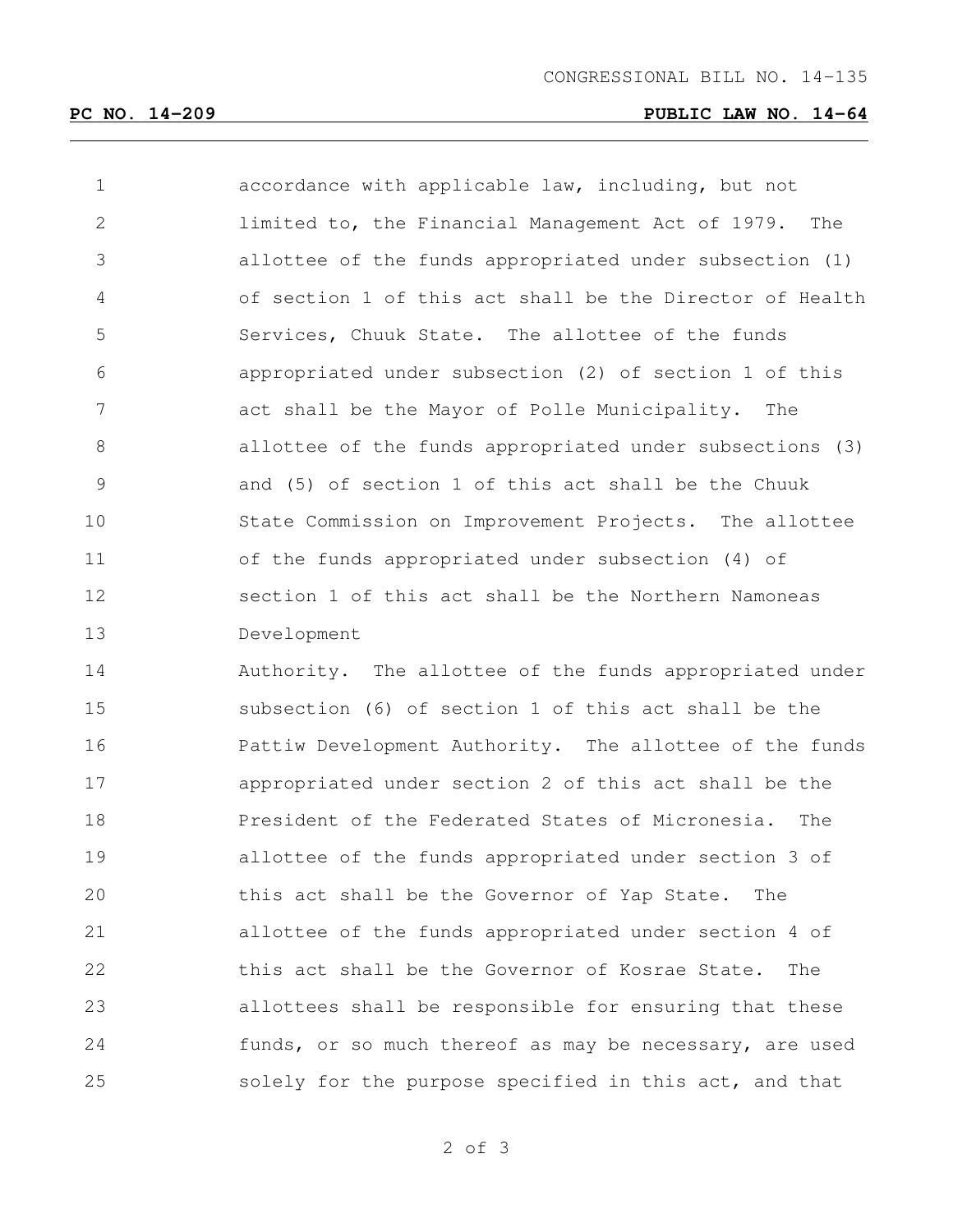## **PC NO. 14-209 PUBLIC LAW NO. 14-64**

| $\mathbf 1$    | no obligations are incurred in excess of the sum            |
|----------------|-------------------------------------------------------------|
| $\mathbf{2}$   | appropriated.                                               |
| 3              | (2) All funds appropriated herein shall not lapse           |
| $\overline{4}$ | until fully expended."                                      |
| $\mathsf S$    | Section 3. This act shall become law upon approval by the   |
| 6              | President of the Federated States of Micronesia or upon its |
| 7              | becoming law without such approval.                         |
| $\,8\,$        |                                                             |
| $\mathcal{G}$  |                                                             |
| 10             |                                                             |
| 11             |                                                             |
| 12             | 2006                                                        |
| 13             |                                                             |
| 14             |                                                             |
| 15             | OVERRIDE 5/16/06                                            |
| 16             |                                                             |
| 17             |                                                             |
| 18             | Joseph J. Urusemal<br>President                             |
| 19             | Federated States of Micronesia                              |
| 20             |                                                             |
| 21             |                                                             |
| 22             |                                                             |
| 23             |                                                             |
| 24             |                                                             |
|                |                                                             |